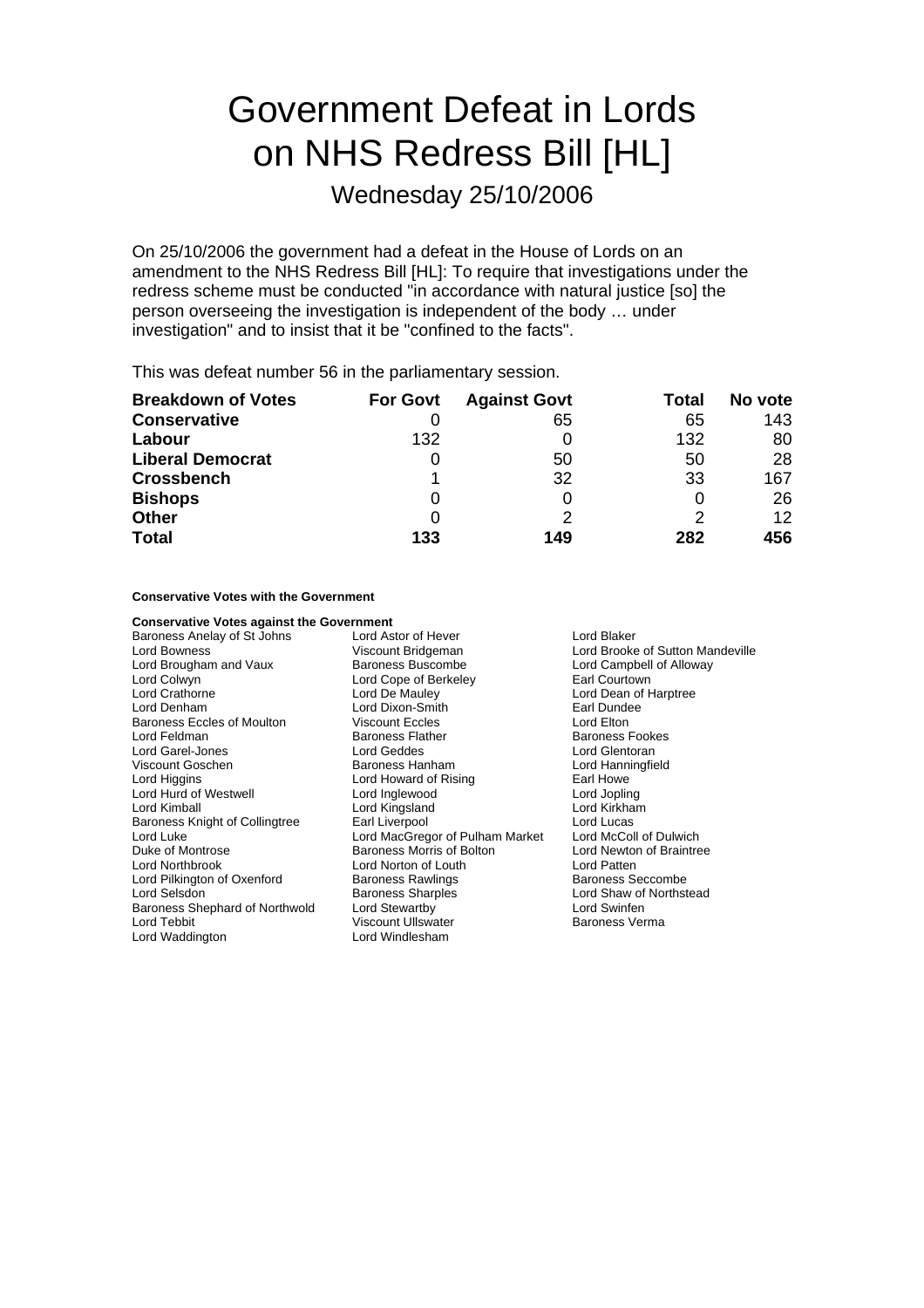**Labour Votes with the Government**<br>**Lord Acton** 

Lord Ahmed **Baroness Amos**<br>
Baroness Andrews **Baroness Anderson Consumerse Algebra**<br>
Baroness Andrews **Lord Archer of Sandwell** Baroness Ashton of Upholla Lord Bach **Lord Barnett** Lord Barnett **Lord Bassam of Brighton**<br>
Lord Barnett Lord Barnett Lord Barnett Lord Bilston<br>
Lord Bernett Lord Bilston Lord Berkeley **Lord Bernstein of Craigweil**<br>
Baroness Blood **in the Lord Boyd of Duncansby** Lord Bradley Baroness Blood **Exercise Secure Lord Boyd of Duncansby** Lord Bradley<br>
Lord Bradge Lord Brooknan<br>
Lord Brooknan Lord Brooks of Tremorfa **by Lord Burlison** Lord Burlison Lord Campbell-Savours Lord Campbell-Savours Lord Clinton<br>
Lord Christopher **by Lord Clark of Windermere** Lord Clinton-Davis Lord Corbett of Castle Vale Baroness Corston Baroness Corston Baroness Corston Baroness Corston Baroness Corston Baroness Corston Baroness Corston Baroness Corston Baroness Corston Baroness Corston Baroness Corston Barones Lord Donoughue<br>
Lord Eatwell<br>
Lord Elder Lord Evans of Temple Guiting Lord Falconer of Thoroton<br>Baroness Farrington of Ribbleton Lord Faulkner of Worcester Baroness Farrington of Ribbleton Lord Faulkner of Worcester Lord Filkin<br>Baroness Ford Fairfield Lord Foster of Bishop Auckland Lord Fyfe of Fairfield Baroness Gale Baroness Gibson of Market Rasen Lord Gilbert<br>
Lord Goldsmith Lord Condon of Strathblane Baroness Goudie Baroness Gould of Potternewton Lord Gould of Brookwood Lord Grabiner<br>
Lord Graham of Edmonton Lord Grocott Lord Harris of Haringey Lord Graham of Edmonton Lord Hart of Chilton **Chilt no Lord Haskel Lord Haworth**<br>Baroness Henig no Lord Hogg of Cumbernauld Baroness Hollis of Heigham Lord Howarth of Newport Lord Howie of Troon<br>
Lord Hughes of Woodside Lord Hunt of Kings Heath Lord Hughes of Woodside Lord Hunt of Kings Heath Baroness Jones of Whitchurch<br>
Lord Lord King of West Bromwich Lord Kirkhill<br>
Lord Kirkhill Lord Jones Lord King of West Bromwich Lord Kirkhill Lord Layard Lord Lea of Crondall<br>
Lord Lipsey Lord Lofthouse of Pontefract Lord Mackenzie of Framwellgate Lord MacKenzie of Culkein Baroness Massey of Da<br>Lord Maxton Baroness McIntosh of Hudnall Lord McKenzie of Luton Lord Maxton **Baroness McIntosh of Hudnall** Lord Mitchell<br>
Lord Mitchell **Lord Moonie** Lord Mitchell **Lord Moonie** Lord Moonie **Baroness Morgan of Drefelin**<br>
Lord Morgan **Baroness Morgan Lord Corporation**<br>
Lord Morgan Lord O'Neill of Clackmannan Lord Parekh Lord Patel of Blackburn and Lord Pendry and Baroness Pitke Baroness Pitke<br>Lord Ponsonby of Shulbrede Baroness Prosser Baroness Quin Lord Ponsonby of Shulbrede Baroness Prosser Baroness Quincil Baroness Quincil Baroness Quincil Baroness Rendell of Babergh Baroness Rendell of Babergh Lord Rooker Lord Rosser Baroness Royall of Blaisdon Lord Sainsbury of Turville **Lord Sawyer** Cord Sawyer **Baroness Scotland of Asthal**<br>
Lord Sheldon **Cord Scotland Of Asthal**<br>
Lord Smith of Leigh Lord Snape<br>Lord Soley<br>Baroness Symons of Vernham Dean Baroness Taylor of Bolton Baroness Symons of Vernham Dean Baroness Taylor of Bolton Lord Temple-Morris<br>Baroness Thornton Lord Tomlinson Lord Temple Readers Lord Triesman Baroness Thornton Lord Tomlinson<br>
Lord Truscott Lord Tunnicliffe Lord Truscott **Lord Tunnicliffe** Exercise Baroness Turner of Camden<br>
Baroness Uddin Baroness Wall of New Barnet Lord Warner Baroness Warwick of Undercliffe Baroness Whitaker<br>Lord Williams of Elvel Baroness Lord Woolmer of Leeds

Lord Acton **Confluence Communist Craigielea** Lord Adonis<br>
Lord Ahmed **Communist Craigielea** Lord Anders Lord Archer of Sandwell **Baroness Ashton of Upholland Lord Baroness Ashton of Upholland** Lord Brooke of Alverthorpe **F** Lord Brookman<br>
Lord Burlison<br>
Lord Campbell-Savours Lord Clark of Windermere<br>
Baroness Corston Baroness Crawley Baroness Dean of Thornton-le-Fylde Lord Desai<br>Lord Drayson Lord Dubs Lord Elder Lord Evans of Parkside<br>
Lord Eder Lord Evans of Parkside<br>
Lord Falconer of Thoroton Baroness Falkender Lord Foster of Bishop Auckland Lord Fyfe of Baroness Gibson of Market Rasen Lord Gilbert Lord Gordon of Strathblane Baroness Gou<br>
Lord Gould of Brookwood Lord Grabiner Lord Hogg of Cumbernauld Baroness Hord Howle of Troon Lord Lofthouse of Pontefract Lord Macdonald of Tradeston<br>
Lord MacKenzie of Culkein Baroness Massey of Darwen Lord O'Neill of Clackmannan Lord Parekh<br>
Lord Pendry Baroness Pitkeathley Baroness Rendell of Babergh Baroness Wall of New Barnet Lord Warner<br>Baroness Whitaker Baroness Wilkins

Lord Smith of Leigh<br>Lord Stone of Blackheath Lord Young of Norwood Green

**Labour Votes against the Government**

## **Liberal Democrat Votes with the Government**

# **Liberal Democrat Votes against the Government**<br>Lord Addington **1** and Alliance

Lord Addington **Lack Constructed Lord Alliance** Lord Avebury<br>Baroness Barker **Baroness Bonham-Carter of Yarnbury** Lord Bradsha Baroness Barker Baroness Bonham-Carter of Yarnbury Lord Bradshaw<br>Lord Chidgey Lord Clement-Jones Lord Cotter Lord Chidge y Lord Clement-Jones Lord Cotter Viscount Falkland Lord Goodhart **Lord Greaves** Cord Greaves **Baroness Hamwee**<br>
Baroness Harris of Richmond Lord Jones of Cheltenham **Cord Kirkwood of Ki** Baroness Harris of Richmond Lord Jones of Cheltenham Lord Kirkwood of Kirkhope